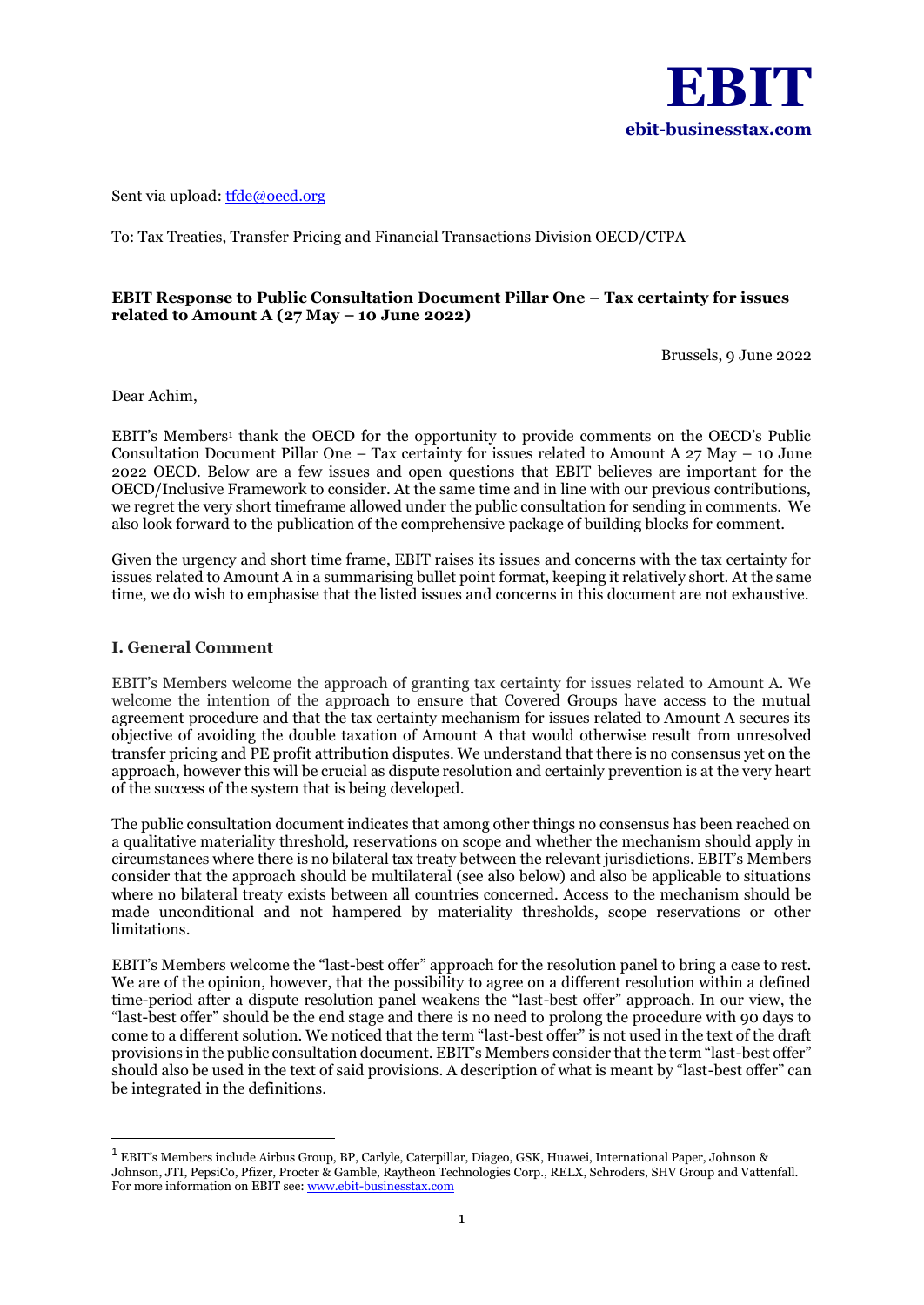

### **II. A bilateral versus a multilateral approach**

The tax certainty for issues related to Amount A are based on a bilateral approach. The first stage in the process is indeed inspired by the mutual agreement procedure under Article 25 of the OECD's Model Tax Convention (MTC) and is based on a bilateral solution. EBIT's Members consider that a multilateral approach would be the best way forward as the allocation of Amount A may invoke several surrendering entities as well as several receiving states. Transfer Pricing and profit allocation issues will influence the Amount A calculations of the surrendering entities. A bilateral procedure only will undoubtedly leave some gaps in the potential for resolution. Addressing the tax certainty issues related to amount A in the multilateral convention seems to be the appropriate way forward.

### **III. Two different mechanisms for related issues**

EBIT's Members have also commented on the Public Consultation Document on Tax Certainty for Amount A. We noticed, however, that the procedures are different for Tax Certainty for Amount A and for Tax Certainty related to Amount A. The issues that may be addressed under Tax Certainty related to Amount A may impact the Tax Certainty of Amount A. We therefore stress the need for a streamlined approach for both mechanisms to avoid inconsistent outcomes.

EBIT's Members have also noticed that different information is requested under the different mechanisms. As the issues are interconnected and may influence each other, however, we also call for a more streamlined approach regarding documentation / information requested under the two mechanisms to ensure simplicity and clarity.

### **IV. Influence of court decisions**

Article 19 (14) and (15) discuss the Relationship with decisions rendered by a court or administrative tribunal. Footnote 6 indicates that no consensus has been reached on these Paragraphs and they do not reflect the final or consensus views of the Inclusive Framework. The footnote further indicates that some members of the Inclusive Framework consider that these provisions should not use a "legally bound" standard but should also apply where a Competent Authority will not depart from the court decision as a matter of administrative policy or practice. EBIT's Members are convinced that the aim of the proceedings is to avoid and resolve double taxation related to Amount A from TP and profit allocation issues. With that aim in mind, the mechanism should be able to address any issue to the greatest extent possible.

#### **V. Composition of a dispute resolution panel.**

Footnote 7 indicates that no consensus exists on how the dispute resolution panel is composed:

- Some countries favour that independent experts form the panel;
- Other countries are of the opinion that government officials should form the panel; i.a., because the dispute is between countries.

EBIT's Members consider that a mixed panel of independent experts and government officials is the preferred way forward. Such mixed panels are already used, for example, under the EU Arbitration Convention. This model would benefit from both government and non-government expertise in solving the cases and would be closer connected to the tax certainty mechanism for Amount A (see our earlier comment in that respect with regard to streamlining the approaches).

# **VI. Cost of the dispute resolution panel**

The current text in the Public Consultation Document indicates that each Contracting Jurisdiction shall bear the fees and expenses of the dispute resolution of "its" members (i.e. appointed by the jurisdiction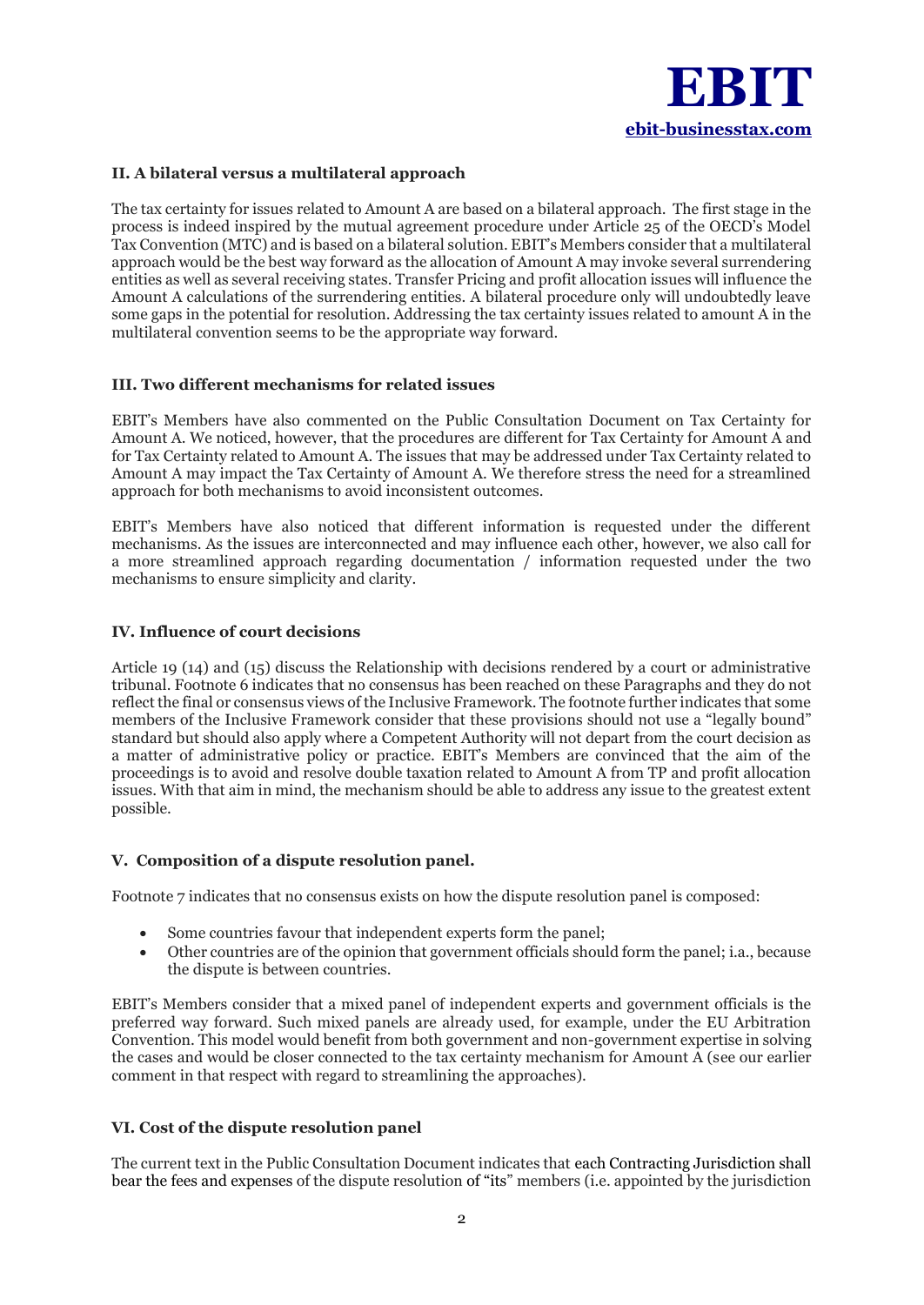

or chosen at random on their behalf). According to footnote 8, however, there is no consensus on who should bear the cost of the dispute resolution panel. Some jurisdictions have indicated that for them the Covered Group should bear the cost related to the dispute resolution panel. Some jurisdictions have indicated that the obligation for the Covered Group to bear the costs related to the dispute resolution panel compromises the voluntary nature of the dispute resolution panel mechanism and the mutual agreement procedure. Yet other jurisdictions consider that it is appropriate for a Covered Group to bear the costs in these circumstances in light of the potential resource demands of the dispute resolution panel process.

EBIT's Members believe that the costs, as suggested in the Public Consultation Document, should be borne by the contracting jurisdictions, because the dispute has arisen between jurisdictions and it is they who have failed to reach an agreement during the competent authority stage of the proceedings. If the jurisdictions concerned would have reached an agreement, the costs of the dispute resolution panel would not have arisen in the first place.

# **VII. Role of the Covered Group in the proceedings**

It would seem to EBIT's Members that the IF has not considered a larger role for the Covered Group involved in the proceedings. The role of the Covered Group is limited to making the request for MAP, requesting the dispute resolution panel, responding to questions of the competent authorities / rendering the necessary information (for example the Covered Group paper with its analysis and views of the case). The Covered Group, however, does not have a right to be heard, neither by the Competent Authorities (CAs), nor by the dispute resolution panel. Also, the dispute resolution panel has no right to request additional information from the Covered Group. EBIT's Members consider that this is an opportunity lost to involve the Covered Group more in the proceedings. We understand that the MAP / dispute resolution panel procedure is a proceeding between CAs and that the deliberations should remain limited. We suggest, however, that a right to be heard is given to the Covered Group in both the MAP and dispute resolution panel proceedings.

EBIT's Members are of the opinion that Covered Groups should also be informed of the deliberations by way of a summary or minutes of the deliberations between CAs / dispute resolution panel.

# **VII. Complexity of the procedure**

EBIT's Members consider that the procedure (in particular the combination of tax certainty for Amount A combined with tax certainty related to Amount A) becomes very complex. Additional guidance for both the tax authorities concerned and the Covered Groups would be welcomed. Where possible, the procedure should be simplified, for example through streamlining both procedures.

# **VIII. Equal treatment**

According to Article 19(16), the CAs may mutually agree on different rules (than the ones described in the Public Consultation Document) that will apply with respect to MAP cases that involve those two jurisdictions, *either generally or with respect to a particular case* (emphasis added). EBIT Members consider this could lead to a different treatment of similar situations depending on the procedure chosen by the CAs. In light of the multilateral character of the disputes, it would be best to streamline all procedures among CAs. For example, Country A has a dispute with Country B and Country C for the Covered Group on the same issue (for example transfer pricing remuneration for distributors in B and C). The approach advocated in paragraph 16 would mean that the procedure  $A - B$  is different from  $A - B$ C, although it covers the same issue.

EBIT's Members hope these comments are taken into account by the OECD. We are always keen to engage in further discussion and public consultations that will be required if matters are to be implemented successfully.